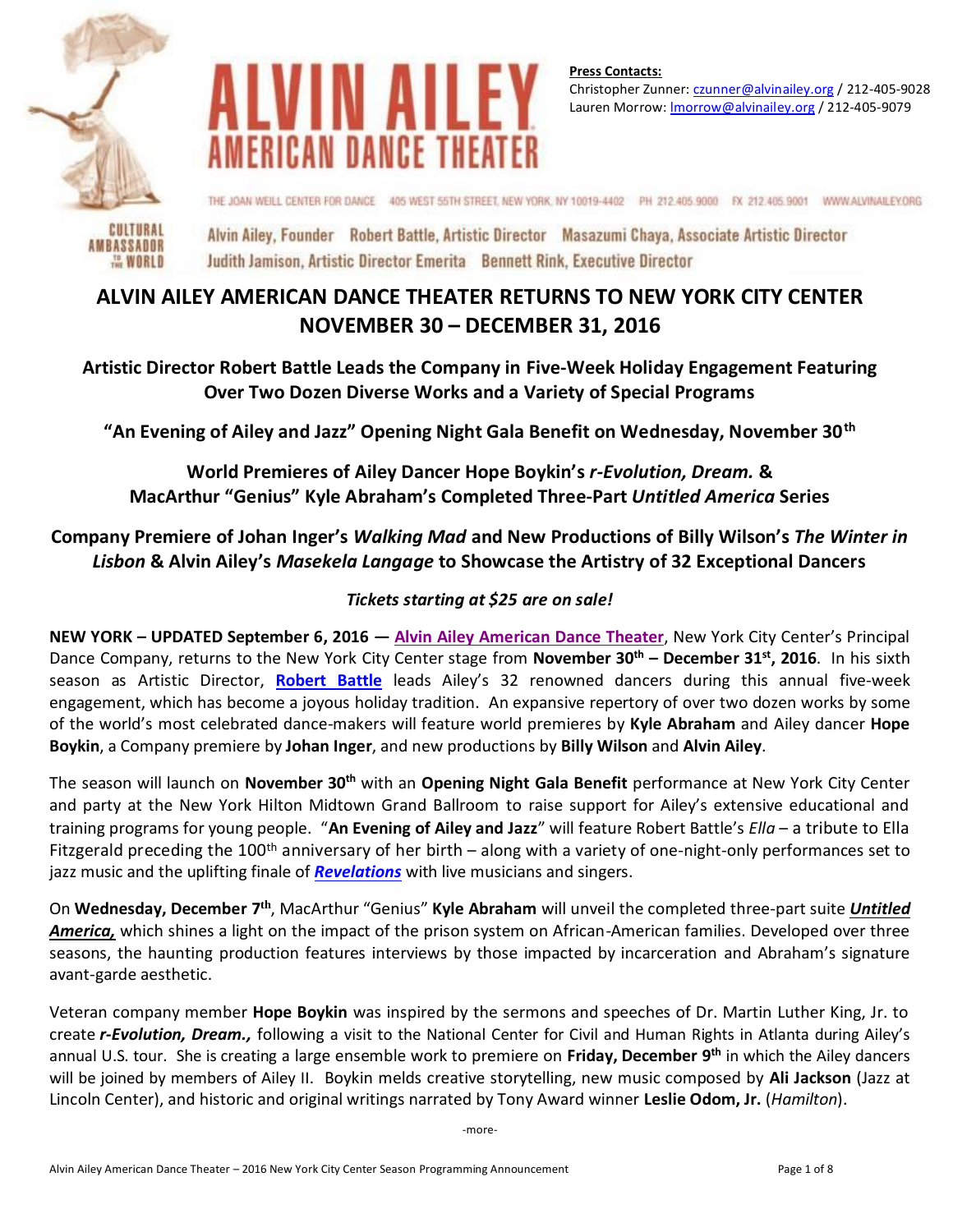The **Friday, December 2nd** company premiere of *Walking Mad* (2001) brings revered Swedish choreographer **Johan Inger**'s daring contemporary take on **Maurice Ravel**'s *Bolero* and his choreography to the Ailey repertory for the first time. With additional music by minimalist master Arvo Pärt, the riveting work brings waves of emotion – first laughter, then tears – and employs a long, movable wall that can also be viewed as a symbol of the barriers people construct in their relationships.

Returning to the Ailey stage this season are vibrant new productions of **Billy Wilson**'s *The Winter in Lisbon* (**Thursday, December 8th**) and **Alvin Ailey**'s *Masekela Langage* (**Tuesday, December 13th**). *The Winter in Lisbon* (1992) pays tribute to consummate jazz musician Dizzy Gillespie, evoking an atmosphere in which the dancers challenge, tease and romance against a backdrop of rhythm, color and four decades of his brilliant music. *Masekela Langage* (1969) is Alvin Ailey's searing portrait of oppression that draws parallels between the era of South African apartheid and the race-induced violence in Chicago during the 1960s. Trumpeter and composer Hugh Masekela's driving music propels the dancers through a string of theatrical tableaus, as the commanding choreography speaks of passivity, militancy, despair and defiance anywhere, at any time.

"Now more than ever, I'm proud to have a platform to share the power of dance with New Yorkers – inspiring and bringing them together while shining a spotlight on important issues," **stated Artistic Director Robert Battle**. "This season, Ailey's passionate artists will transport audiences with over two dozen works, including timely and relevant premieres by Kyle Abraham and Hope Boykin that follow in the powerful footsteps of Alvin Ailey's *Masekela Langage.*  We will also revel in the marriage of America's two great art forms – modern dance and jazz – from the one-night-only opening to a variety of dances throughout the season that move to music by Duke Ellington, Dizzy Gillespie, and Arturo O'Farrill and the Afro-Latin Jazz Orchestra."

Among the over two dozen works showcased are 2015-16 season premieres: *[Awakening](http://pressroom.alvinailey.org/alvin-ailey-american-dance-theater/repertory/awakening)*, Robert Battle's 2015 world premiere – his first since becoming Artistic Director; *[Open Door](http://pressroom.alvinailey.org/alvin-ailey-american-dance-theater/repertory/open-door)*, Ronald K. Brown's Cuban-inspired work set to Grammy Award-winning music by Arturo O'Farrill and the Afro-Latin Jazz Orchestra; Italian choreographer Mauro Bigonzetti's soulful ensemble work *[Deep](http://pressroom.alvinailey.org/alvin-ailey-american-dance-theater/repertory/deep)* set to the music by rising global music stars Ibeyi; and Paul Taylor's sizzling *[Piazzolla Caldera](http://pressroom.alvinailey.org/alvin-ailey-american-dance-theater/repertory/piazzolla-caldera)*.

Recent new productions coming to life onstage are Robert Battle's thrilling *[The Hunt](http://pressroom.alvinailey.org/alvin-ailey-american-dance-theater/repertory/the-hunt)* for six men and Ulysses Dove's raw and dramatic *[Vespers](http://pressroom.alvinailey.org/alvin-ailey-american-dance-theater/repertory/vespers)* for six women, as well as three of Alvin Ailey's most beloved classics: *[Cry](http://pressroom.alvinailey.org/alvin-ailey-american-dance-theater/repertory/cry)*, the signature female solo made famous by Judith Jamison and dedicated to "all black women everywhere;" *[Love Songs](http://pressroom.alvinailey.org/alvin-ailey-american-dance-theater/repertory/love-songs)*, set to music by Nina Simone and Donny Hathaway and often considered the male counterpart to *Cry*; and *[Blues Suite](http://pressroom.alvinailey.org/alvin-ailey-american-dance-theater/repertory/blues-suite)* Ailey's original masterpiece that launched the Company during its first performance in 1958*.* Conjuring Alvin Ailey's "blood memories" of the barrelhouses and fields of rural, Depression-era southern Texas, the work is danced to heartfelt blues music that will be performed with a live, on-stage band.

Special season programs include a special performance on Wednesday, December 14<sup>th</sup> "**Celebrating Ronald K. Brown**," who first began choreographing for the Ailey organization 20 years ago; **All Ailey** performances comprised entirely of works by Alvin Ailey (December 3 mat, 10 eve, 13, 16, 18 eve, 21 mat, 28 mat, 31 mat); and **All New** programs containing season premieres (December 11 eve, 15, 17 eve, 21 eve, 30 eve).

Other season highlights consist of **Family Matinee Series** performances presented each Saturday at 2pm with a question-and-answer session featuring Ailey's revered dancers following the finale of Alvin Ailey's *Revelations*, which is acclaimed as a must-see for all ages. *Revelations* will bring an uplifting close to performances on **Christmas Eve** (December 24 mat and eve) and **Christmas** night (December 25 eve), as well as a **Special Season Finale on New Year's Eve**. Live music performances of Alvin Ailey's signature *[Revelations](http://pressroom.alvinailey.org/alvin-ailey-american-dance-theater/repertory/revelations)* will take place on November 30, December 2, and 3 (matinee and evening), and of *[Blues Suite](http://pressroom.alvinailey.org/alvin-ailey-american-dance-theater/repertory/blues-suite)* on December 13, 16 and 18 (evening). **A detailed performance schedule is attached (subject to change).** 

-more-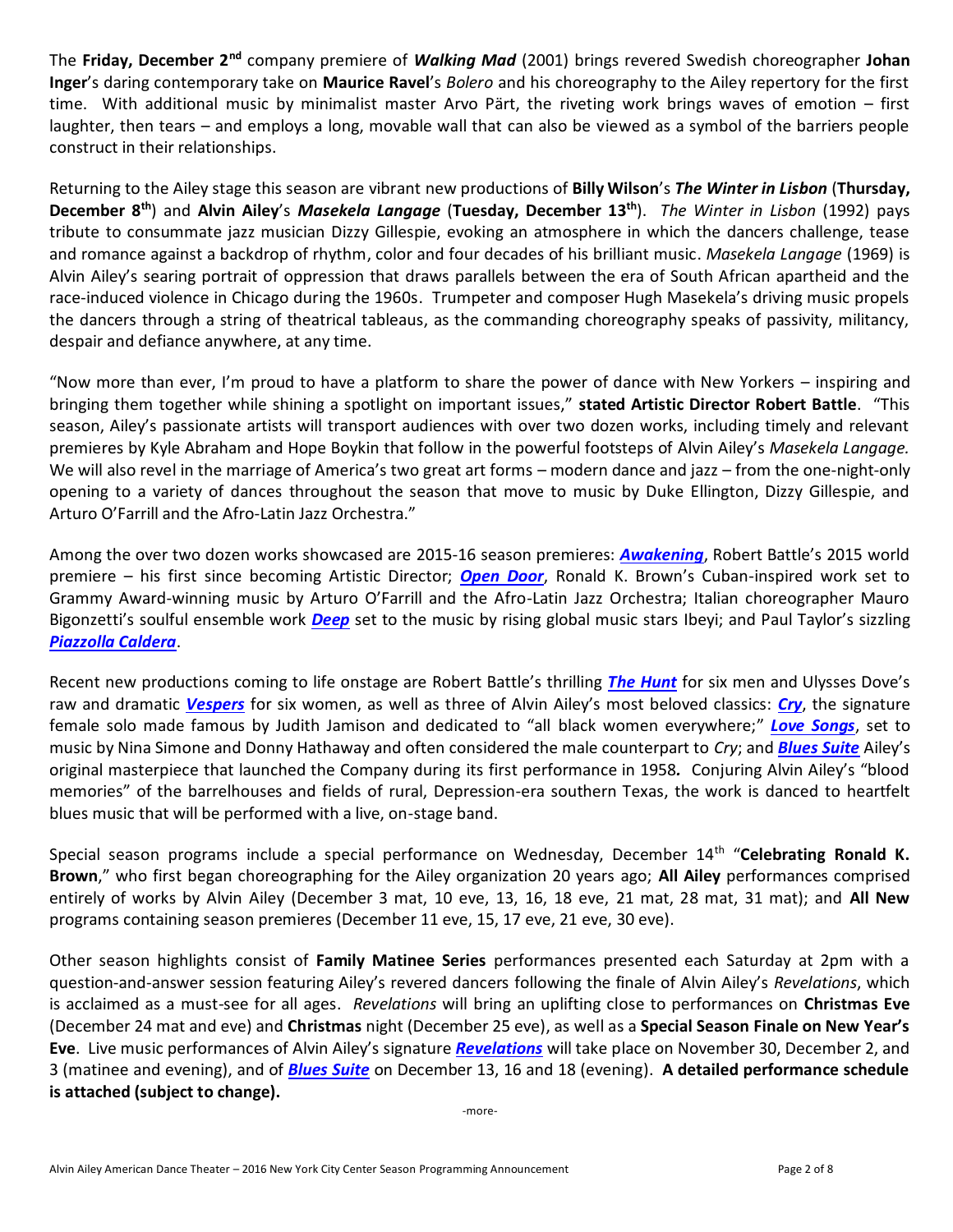In addition, Mr. Battle has curated the sixth year of the **New Directions Choreography Lab**, launched in 2011 to serve the entire field of dance. The program assists choreographers in developing their craft by granting resident fellowships to four emerging and mid-career artists. The selected choreographers receive a monetary stipend, creative mentorships, the opportunity to utilize dancers from The Ailey School, and rehearsal time at Ailey's home – The Joan Weill Center for Dance. Unlike other programs that require the production and presentation of a final performance or commission, Ailey's lab enables choreographers to focus solely on the process of choreography as a creative experience, free from restricting expectations or deadlines. This year, fellowships have been awarded to **Jonathan Lee, Esme Boyce, Laurie Taylor**, and **Sekou McMiller**, with creative mentorship from **Jawole Willa Jo Zollar, Christine Dakin, Charmaine Warren,** and **Gus Solomons, Jr.**, respectively.

Alvin Ailey American Dance Theater inspires all in a universal celebration of the human spirit using the African-American cultural experience and the American modern dance tradition. Nearly 60 years after its founding, Ailey continues to move forward under the leadership of Robert Battle, revealing once again why Alvin Ailey American Dance Theater is one of the world's most beloved dance companies.

**Tickets starting at \$25 are on sale** at the New York City Center Box Office, through CityTix® at (212) 581-1212, or online at [www.alvinailey.org](http://www.alvinailey.org/) or [www.nycitycenter.org.](http://www.nycitycenter.org/) Discount tickets are available for Ailey Super Fans who purchase tickets for more than one performance, for students with an appropriate ID and for groups of 10 or more (discounts do not apply to \$25 tickets). For group sales, call 212-405-9082 or e-mail [groupsales@alvinailey.org.](mailto:groupsales@alvinailey.org) For further information about Ailey's New York City Center season please visi[t www.alvinailey.org.](http://www.alvinailey.org/)

# **Delta Air Lines is the Official Airline of Alvin Ailey American Dance Theater's New York Winter Season.**

**American Express is the Official Card of Alvin Ailey American Dance Theater and was the lead funder of the 2015 production of** *Blues Suite***.**

**Major support for the creation of** *Awakening* **was provided by the Howard Gilman Foundation.**

**The creation of** *Awakening* **was supported in part by the Adrienne Arsht Center for the Performing Arts of Miami-Dade County with lead sponsor support from Ira and Carole Hall.**

*Awakening* **is supported by commissioning funds from Cal Performances at the University of California, Berkeley.**

**The creation of** *Untitled America* **and** *Open Door* **are supported by commissioning funds from New York City Center.**

**The World Premiere of** *Untitled America* **is made possible by Denise R. Sobel and Tikkun Olam Foundation, Inc., and also, in part, by the New York State Council on the Arts with the support of Governor Andrew M. Cuomo and the New York State Legislature.**

**The creation of** *r-Evolution, Dream.* **is supported by commissioning funds from The Music Center of Los Angeles.**

**Alvin Ailey American Dance Theater gratefully acknowledges the support of Diageo during the New York Winter Season.**

**Opening Night Gala Benefit Sponsors: Emily & Len Blavatnik, BET Networks, BNY Mellon, Lynne & Anthony M. Carvette, Daria L. & Eric J. Wallach, Joan & Sandy Weill and The Weill Family Foundation.**

**New York Winter Season programs for Young New Yorkers are supported by a generous grant through The Wallace Foundation's Building Audiences for Sustainability initiative.**

**The 2016 season is supported, in part, by public funds from the New York State Council on the Arts with the support of Governor Andrew Cuomo and the New York State Legislature, and the New York City Department of Cultural Affairs in partnership with the City Council.**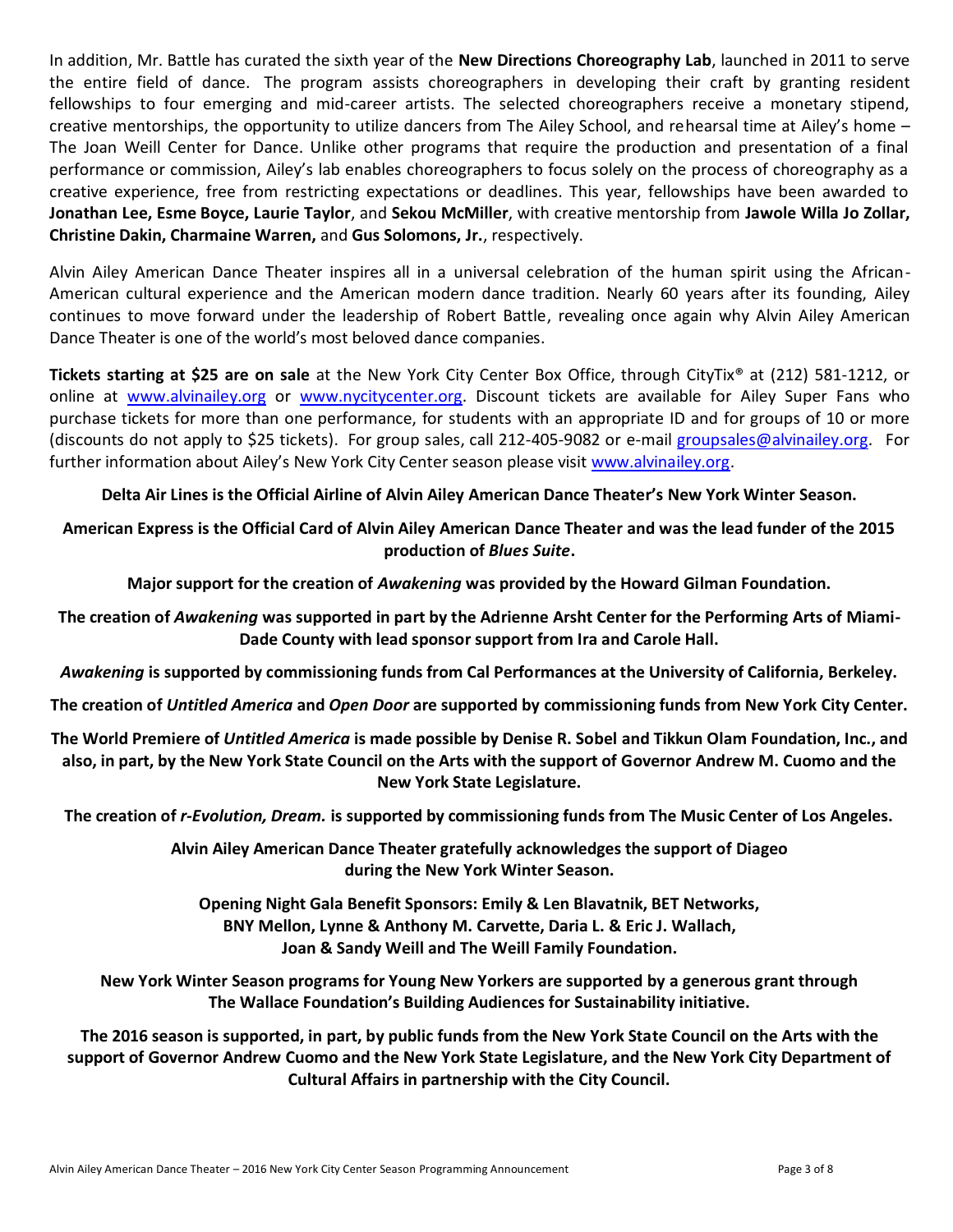For further information, the public may visit [www.alvinailey.org.](http://www.alvinailey.org/) For additional press materials or photos, members of the media may visit [pressroom.alvinailey.org](http://pressroom.alvinailey.org/internal_redirect/cms.ipressroom.com.s3.amazonaws.com/87/files/20155/MyStoryMyDanceBattleChildren%27sBookbySimon%26Schuster061115.pdf) or **Ctrl+Click the photos below for high resolution download.**



**(L to R); AAADT in Kyle Abraham's** *Untitled America: Second Movement***. AAADT's Jacqueline Green in Alvin Ailey's** *Revelations***, Photo by Paul Kolnik. AAADT's Yannick Lebrun. Photo by Andrew Eccles. AAADT in Mauro Bigonzetti's** *Deep***, Photo by Paul Kolnik. Please credit photos.**

# **New York City Center 2016 Season Highlights:**

Alvin Ailey American Dance Theater will take the stage at New York City Center from November 30 – December 31, 2016 in a five-week season that has become a joyous holiday tradition. Led by Artistic Director Robert Battle, Ailey's acclaimed dancers will perform an expansive repertory of over two dozen works, including the world premieres of Ailey dancer Hope Boykin's *r-Evolution, Dream.* and Kyle Abraham's *Untitled America* three-part series in its entirety. The season also includes the Company premiere of Johan Inger's *Walking Mad*, and new productions Billy Wilson's *The Winter in Lisbon* and Alvin Ailey's *Masekela Langage*. The marriage of the American art forms of jazz and modern dance will be highlighted throughout the season, from the **"An Evening of Ailey and Jazz" Opening Night Gala** to dances set to music by Duke Ellington, Dizzy Gillespie and Arturo O'Farrill and the Afro-Latin Jazz Orchestra. Other highlights include an evening Celebrating Ronald K. Brown, special live music performances of *Revelations* and *Blue Suite*, All Ailey and All New programs, a Season Finale on New Year's Eve, the Family Matinee Series with a post-performance Q & A with Ailey dancers.

## **WORLD PREMIERES**

*[Untitled America](http://pressroom.alvinailey.org/alvin-ailey-american-dance-theater/repertory/untitled-america)* (World Premiere)

In this haunting three-part suite, MacArthur "Genius" Kyle Abraham shines a light on the impact of the prison system on African-American families. Developed over three seasons, the work features interviews by those impacted by incarceration. Laura Mvula's touching "Father, Father," the traditional spiritual "No More My Lord," contemporary music by Raime, and other musical compositions underscore Abraham's distinct movement style and signature avant-garde aesthetic. Wendy Perron of *Dance Magazine* praised the first installment of *Untitled America* by saying, "This is something our culture should be looking at…Kudos to Ailey—and Abraham—for keeping the revelations relevant."

# *r-Evolution, Dream.* (World Premiere)

# **Choreography by Hope Boykin Music: Ali Jackson Music: Ali Jackson**

Veteran Company member Hope Boykin has been inspired by the sermons and speeches of Dr. Martin Luther King, Jr. to create *r-Evolution, Dream.*, in which the Ailey dancers will be joined by members of Ailey II. Ms. Boykin began to immerse herself in this historical material after a visit to the National Center for Civil and Human Rights in Atlanta, during Ailey's U.S. tour. Convinced of the timely relevance of the messages, she is staging a large ensemble work that melds creative storytelling, new music composed by Ali Jackson (Jazz at Lincoln Center), and historic and original writings narrated by Tony Award winner Leslie Odom, Jr. (*Hamilton*).

# *[Deep](http://pressroom.alvinailey.org/alvin-ailey-american-dance-theater/repertory/deep)* (2016 Season World Premiere) **Music: Ibeyi, Bernard Hanighen, Theolonious Monk, Choreography by Mauro Bigonzetti Sakamoto Ryuichi, Cootie Williams, Performed by Ibeyi**

Mauro Bigonzetti's elegant and soulful melding of European, American, and African cultures set to songs by Ibeyi, twin sisters who sing in English and Yoruba and are rising global music stars. Last at Ailey with 2008's *Festa Barocca*, the newly appointed director of La Scala Ballet is known for his seamless integration of classical and modern techniques, and has been praised for his fresh and inventive sensibility.

# **Choreography by Kyle Abraham Music: Laura Mvula, Raime, Traditional**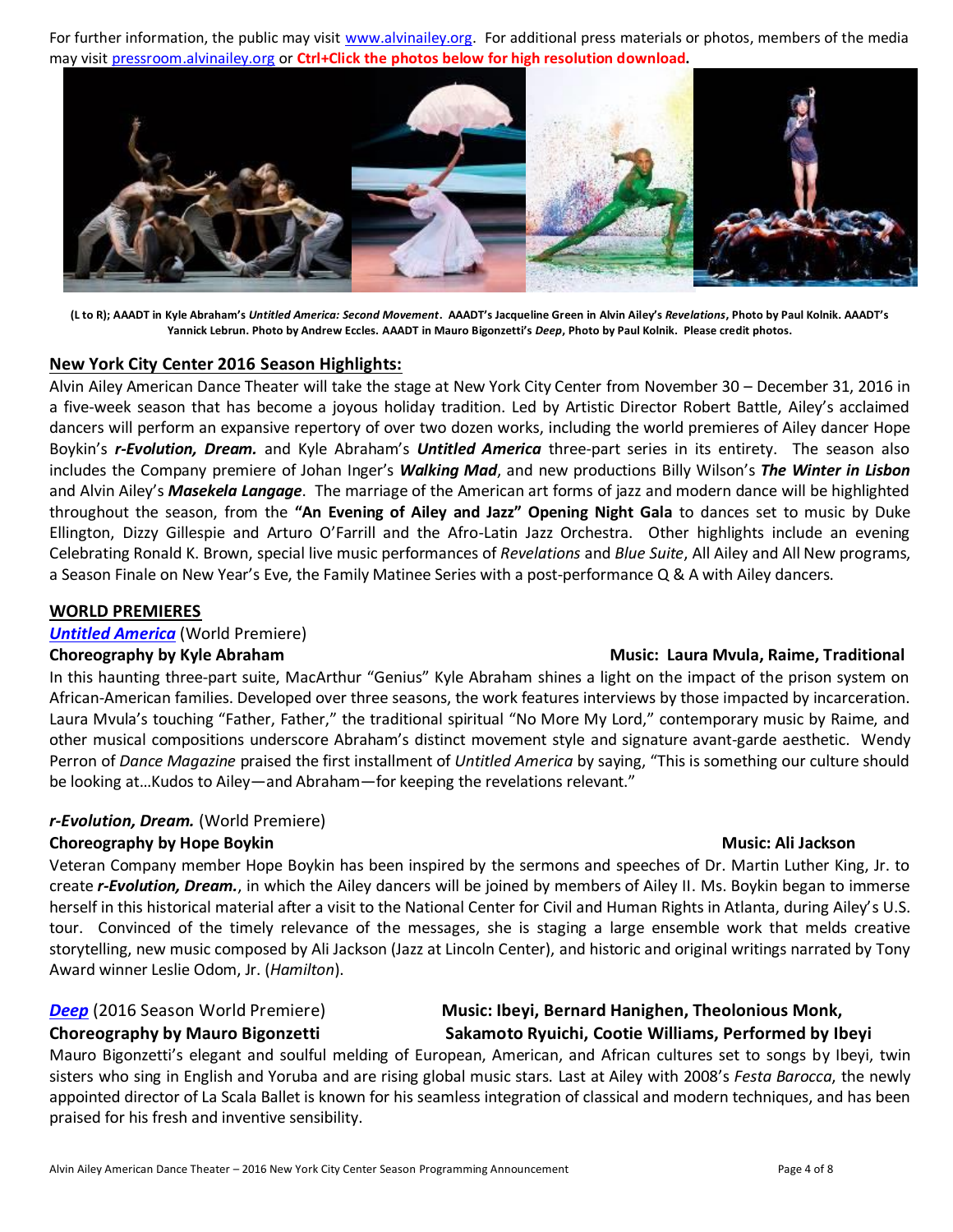## **COMPANY PREMIERE**

*Walking Mad* (Company Premiere)

Revered Swedish choreographer Johan Inger's *Walking Mad* is his first work for Alvin Ailey American Dance Theater. Set to the driving sounds of Ravel's much-loved *Boléro* as well as music by minimalist master Arvo Pärt, the rousing 28-minute work for 9 dancers grips audiences throughout, bringing waves of emotion – first laughter, then tears. Full of wit and laced with an unsettling edge of madness, the piece employs a long, movable wall that can also be viewed as a symbol of the barriers people construct in their relationships. According to the choreographer, "The famous *Boléro* from Ravel, with its sexual, almost kitschy history, was the trigger point to make my own version. I quickly decided that it was going to be about relationships in different forms and circumstances. I came up with the idea of a wall that could transform the space during this minimalistic music and create small pockets of space and situations. *Walking Mad* is a journey in which we encounter our fears, our longings and the lightness of being."

### **NEW PRODUCTIONS**

# *The Winter in Lisbon* (1992)

# **Choreography by Billy Wilson Music: Dizzy Gillespie**

*The Winter in Lisbon* is a sizzling, sensuous ballet celebrating four decades of Dizzy Gillespie's brilliant music. Choreographed in 1992 by Billy Wilson, the work pays tribute to Mr. Gillespie, the consummate jazz musician, creating an atmosphere in which the dancers challenge, tease and romance against a backdrop of rhythm and color. Wilson's exuberant, playful ballet was conceived in celebration of Gillespie's birthday after Artistic Director Emerita Judith Jamison was approached by the musician's management to create a dance for his music. Confident in Wilson's ability to blend his eclectic ballet and modern dance training with the boisterous sound of Gillespie's music, Jamison commissioned him to bring the project to life. "It's a celebration of life," explains Ailey's Associate Artistic Director Masazumi Chaya, who restaged the work. "It's fun, it's full of energy, it's about life going on."

# *Masekela Langage* (1969) **Choreography by Alvin Ailey Music: Hugh Masekela Music: Hugh Masekela Music: Hugh Masekela**

*Masekela Langage*, a rarely-seen Ailey masterwork, which premiered at Connecticut College in 1969, was last performed at BAM during the Company's 50th anniversary. Set in a shebeen (a South African beer house) and danced to the driving score of South African jazz composer and trumpeter Hugh Masekela, Ailey's choreography speaks of passivity, militancy, despair and defiance in a searing portrait of oppression during the apartheid era, drawing parallels between events in South Africa and those in Chicago.

# *[The Hunt](http://pressroom.alvinailey.org/alvin-ailey-american-dance-theater/repertory/the-hunt)* (2001 / New Production 2016)

# **Choreography by Robert Battle <b>Music: Les Tambours du Bronx Choreography by Robert Battle**

Artistic director Robert Battle's athletic work for six men reveals the predatory side of human nature and the primitive thrill of the hunt. A thundering percussion score by Les Tambours du Bronx drives the ritualized movement and pushes the dancers to their physical limits.

# *[Vespers](http://pressroom.alvinailey.org/alvin-ailey-american-dance-theater/repertory/vespers)* (1987 / New Production 2016)

### **Choreography by Ulysses Dove****Music: Mikel Rouse**

The phenomenal Ailey women embody Ulysses Dove's bold choreographic voice and daring athleticism in *Vespers*, a dramatic work full of raw energy and profound grace. Mikel Rouse's percussive score matches the dancers' insistent drive as they propel themselves across the stage, in a piece inspired by Dove's memories of his grandmother's place of worship.

# **2015 SEASON WORLD PREMIERES**

# *[Awakening](http://pressroom.alvinailey.org/alvin-ailey-american-dance-theater/repertory/awakening)* (2015 World Premiere)

# **Choreography by Robert Battle <b>Music: John Mackey Music: John Mackey Music: John Mackey**

Using his signature taut, ritualistic choreographic style and a score by composer **John Mackey**, Battle's first world premiere since becoming artistic director follows a community on a cathartic journey from lamentation to peace. Buoyed by the complex rhythmic quality of Mackey's music ("Turning" and "The Attentions of Souls", the third movement from the symphony "Wine-Dark Sea") and a cast of over a dozen of Ailey's extraordinary dancers, Battle's eagerly-anticipated work is a powerful dance of dissonance and harmony, chaos and resolution.

### **Choreography by Johan Inger Music: Maurice Ravel, Arvo Pärt**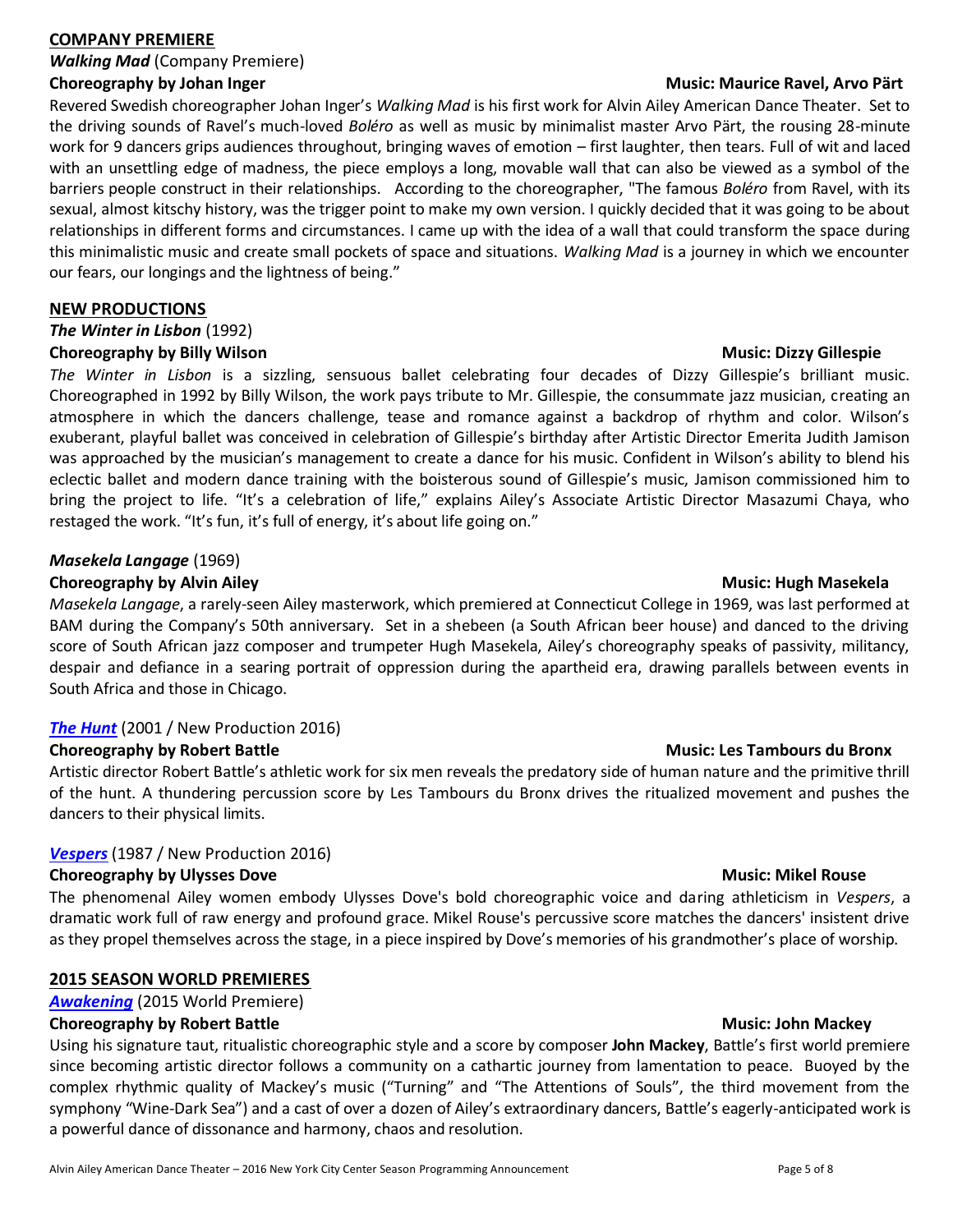# *[Open Door](http://pressroom.alvinailey.org/alvin-ailey-american-dance-theater/repertory/open-door)* (2015 World Premiere)

# **Choreography by Ronald K. Brown Music: Arturo O'Farrill and the Afro-Latin Jazz Orchestra**

# Acclaimed choreographer Ronald K. Brown's Cuban-inspired *Open Door* is a work for 10 dancers set to the music of Arturo O'Farrill and the Afro-Latin Jazz Orchestra, including their recent Grammy Award-winning album *Cuba: The Conversation Continues*. Brown's travels to Cuba inspired much of the movement, from the salsa partnering to the references to Elegba – the Santería god who opens pathways. *Open Door* marks Brown's sixth Ailey world premiere, and is a testament to the power of dance and music as vehicles for culture and compassion.

# **2015 Season Premieres & New Productions**

*[Blues Suite](http://pressroom.alvinailey.org/alvin-ailey-american-dance-theater/repertory/blues-suite)* (1958 / New Production 2015)

# **Choreography by Alvin Ailey Music: Traditional Music: Traditional Music: Traditional**

"Blood memories" of rural, Depression-era southern Texas, come to life in Alvin Ailey's hugely popular *Blues Suite*, his first great work that launched the Alvin Ailey American Dance Theater in the inaugural 1958 performance. With the rumble of a train and the toll of distant bells, a cast of vividly-drawn characters from the barrelhouses and fields of Alvin Ailey's southern childhood are summoned to dance and revel through one long, sultry night. The work poignantly evokes the sorrow, humor and humanity of the blues, those heartfelt songs that he called "hymns to the secular regions of the soul."

# *[Cry](http://pressroom.alvinailey.org/alvin-ailey-american-dance-theater/repertory/cry)* (1971 / New Production 2015)

# **Choreography by Alvin Ailey Music: Alice Coltrane, Laura Nyro, Voices of East Harlem** In 1971, Alvin Ailey choreographed the ballet *Cry*, as a birthday present for his mother Mrs. Lula Cooper, and created the dance on his stunning muse, Judith Jamison. It was an instant sensation and went on to become an enduring work of American art. This physically and emotionally demanding 16-minute solo is dedicated to "all black women everywhere – especially our mothers." The solo is made up of three parts – the first set to Alice Coltrane's "Something about John Coltrane," the second to Laura Nyro's "Been on a Train" and the last has the Voices of East Harlem singing "Right On, Be Free." Ms. Jamison, who has since taught the treasured role to subsequent generations of Ailey women, wrote of the work in her autobiography *Dancing Spirit*: "In my interpretation, she represented those women before her who came from the hardships of slavery, through the pain of losing loved ones, through overcoming extraordinary depressions and tribulations. Coming out of a world of pain and trouble, she has found her way-and triumphed."

# *[Love Songs](http://pressroom.alvinailey.org/alvin-ailey-american-dance-theater/repertory/love-songs)* (1972 / New Production 2015)

*Love Songs*, a three-part technical and dramatic tour-de-force originally created for the legendary Dudley Williams, is often viewed as the male counterpart to *Cry*, the famous woman's solo that Mr. Ailey originally choreographed for his muse, Judith Jamison. The suite opens with Donny Hathaway's tender "A Song For You," followed by Nina Simone's rendition of "A Field of Poppies," an anti-narcotics song in which the audience witnesses the man's descent into self-destruction, and closes with Hathaway singing "He Aint Heavy" as the dancer travels around the stage bearing an imaginary load with resolve. The work gives the soloist a unique opportunity to display both the power and gentleness of the male dancer while digging deep into all the aspects of his relationships – with himself, his fellow man, his brother.

# *[Piazzolla Caldera](http://pressroom.alvinailey.org/alvin-ailey-american-dance-theater/repertory/piazzolla-caldera)* (1997/ Company Premiere 2015)

# **Choreography by Paul Taylor Music: Astor Piazzolla and Jerzy Peterburshsky**

Set to music by Astor Piazzolla and Jerzy Peterburshsky, *Piazzolla Caldera* is a finely wrought work sizzling with erotic energy by modern dance master Paul Taylor that captures the essence of tango culture. Men and women engage in a series of fiery encounters, in turns playful and predatory, in vivid duets and trios through the work's four sections in this passionate homage to tango's Argentinian working class roots.

# **Choreography by Alvin Ailey Music: Donny Hathaway, Nina Simone**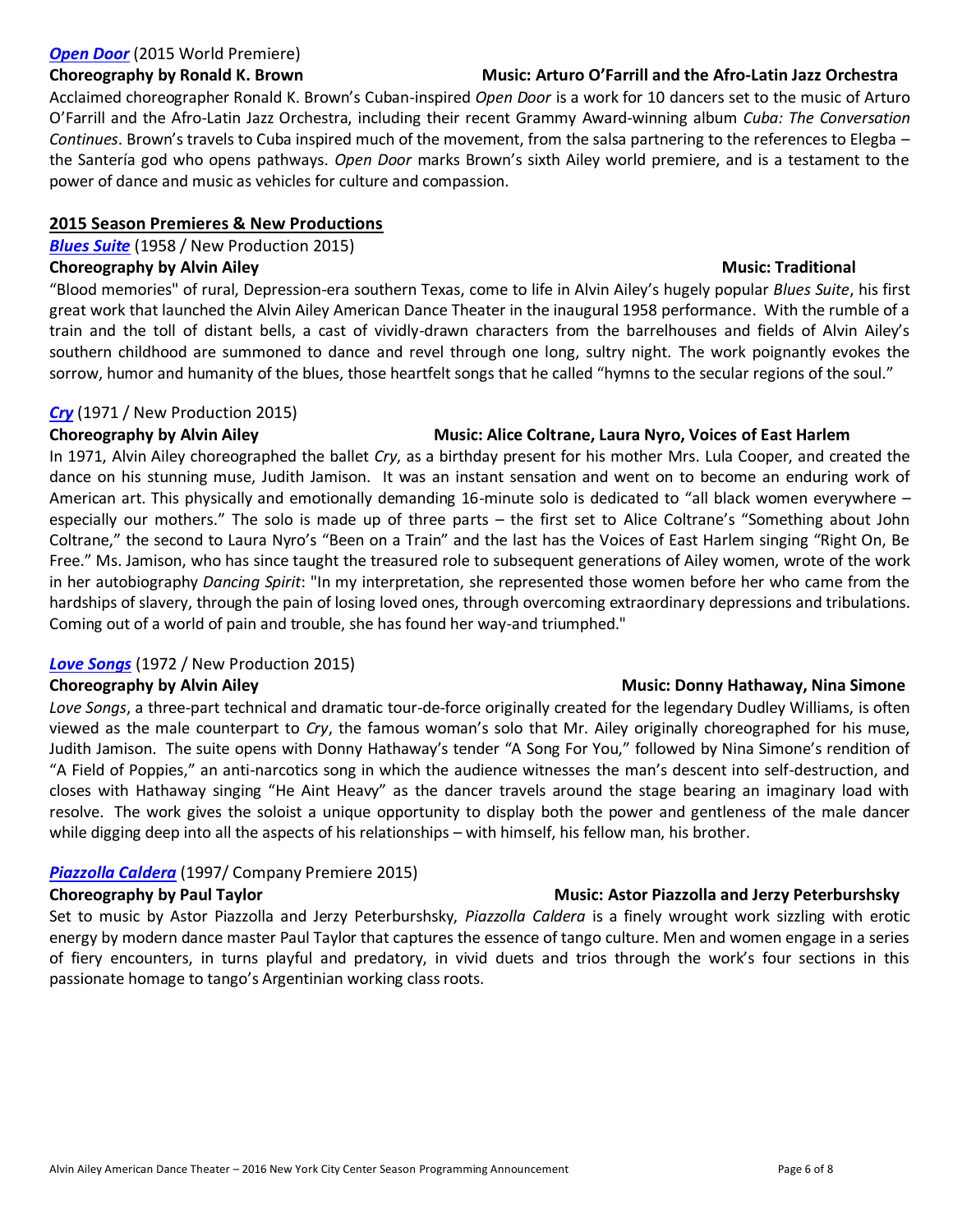# **Season Repertory**

| In addition to the premieres, new productions, and special programs, the season repertory includes: |                                          |
|-----------------------------------------------------------------------------------------------------|------------------------------------------|
| A Case of You - Judith Jamison (2005)                                                               | Memoria - Alvin Ailey (1970)             |
| Music: Joni Mitchell performed by Diana Krall                                                       | Music: Keith Jarrett                     |
| After the Rain Pas de Deux - Christopher Wheeldon (2005)                                            | Night Creature – Alvin Ailey (1974)      |
| Music: Arvo Pärt                                                                                    | Music: Duke Ellington                    |
| Exodus – Rennie Harris (2015)                                                                       | No Longer Silent - Robert Battle (2007)  |
| Music: Raphael Xavier, Ost & Kjex                                                                   | Music: Erwin Schulhoff                   |
| Four Corners - Ronald K. Brown (2013)                                                               | ODETTA – Matthew Rushing (2014)          |
| Music: Carl Hancock Rux, Rahsaan, Roland Kirk, Yacoub                                               | Music: Odetta Holmes                     |
| Grace – Ronald K. Brown (1999)                                                                      | Revelations - Alvin Ailey 1960           |
| Music: Duke Ellington, Roy Davis, Fela Kuti                                                         | <b>Music: Traditional Spirituals</b>     |
| Ife/My Heart - Ronald K. Brown (2005)                                                               | Toccata – Talley Beatty (1960)           |
| Music: Solomon G. Ilori, Art Blakey, Nikki Giovanni, Ursula                                         | Music: Lalo Schifrin, performed by Dizzy |
| Rucker, Ballet Folklórico Cutumba de Santiago                                                       | Gillespie and his Orchestra              |
|                                                                                                     |                                          |

### **SEASON HIGHLIGHTS & SPECIAL PROGRAMS**

# **"An Evening of Ailey and Jazz" Opening Night Gala Benefit (Nov. 30 at 7pm)**

The 2016 Opening Night Gala Benefit performance will be "An Evening of Ailey and Jazz," featuring Robert Battle's *Ella –* a tribute to Ella Fitzgerald preceding the 100<sup>th</sup> anniversary of her birth – along with a variety of one-night-only performances set to jazz music and Alvin Ailey's *[Revelations](http://pressroom.alvinailey.org/alvin-ailey-american-dance-theater/repertory/revelations)* with live musicians and singers. Followed by a dinner-dance at the New York Hilton Midtown Grand Ballroom, the benefit raises support for Ailey's extensive educational and training programs for young people.

### **Family Matinee Series (Dec. 3, 10, 17, 24, 31)**

On Saturday afternoons, bring the whole family to enjoy the performance and stay for a free Q & A with the Ailey dancers in the theater following the inspiring finale of *Revelations*, which is acclaimed as a must-see for all ages.

### **Celebrating Ronald K. Brown (Dec. 14)**

Join in Celebrating Ronald K. Brown, on his 20<sup>th</sup> anniversary of choreographing for Ailey, with an evening of his works: Open *Door* (2015), and *Four Corners* (2013), along with the season's only performances of an excerpt of *Ife: My Heart* (2005) and *Grace* (1999) in its entirety.

### **Christmas Eve & Christmas Day Performances (Dec. 24 mat and eve & 25 eve)**

Dance into the spirit of the holidays with Ailey at the Company's matinee and evening performances on Christmas Eve, and evening performance on Christmas Day. All performances include a variety of inspiring works and close with Ailey's masterpiece *Revelations*.

### **New Year's Eve Season Finale (Dec. 31)**

Join Ailey for a very special New Year's Eve Season Finale with season highlights and a *Revelations* finale.

# *Revelations -* **performed with live music** – *December 2, 4, 5 mat and eve*

**"All Ailey" Programs** – *December 3 mat,10 eve, 13, 16, 18 eve, 21 mat, 28 mat, 31 mat*  **"All New" Programs** – *December 11 eve, 15, 17 eve, 21 eve, 30 eve*

# *MY STORY, MY DANCE: Robert Battle's Journey to Alvin Ailey*

The children's book *[My Story, My Dance: Robert Battle's Journey to Alvin Ailey](http://pressroom.alvinailey.org/internal_redirect/cms.ipressroom.com.s3.amazonaws.com/87/files/20155/MyStoryMyDanceBattleChildren%27sBookbySimon%26Schuster061115.pdf)* by **Paula Wiseman Books**, a division of **Simon & Schuster Children's Publishing**, is a perfect holiday gift. Based on Battle's life, it is the unique story of a young boy who, despite physical and other challenges, has a life filled with music, church, and movement – first martial arts, and then, after seeing Alvin Ailey's *Revelations*, dance. Husband-and-wife team **James Ransome** and **Lesa Cline-Ransome** created the vibrant illustrations and wrote the inspiring narrative. This heart-warming story is for ages  $5 - 10$ .

# **Ticket to Dance**

The New York City Center season welcomes the return of **"Ticket to Dance,"** which invites audience members to try their first [Ailey Extension](http://pressroom.alvinailey.org/the-ailey-extension) class FREE with the presentation of a performance ticket stub (returning students receive a free class with the purchase of a 10-class card). The offer is valid for 60 days from the performance date. The Ailey Extension has fulfilled Alvin Ailey's life‐long commitment of bringing dance to everyone by offering "real classes for real people," with over 80 classes per week in more than 25 different dance and fitness techniques.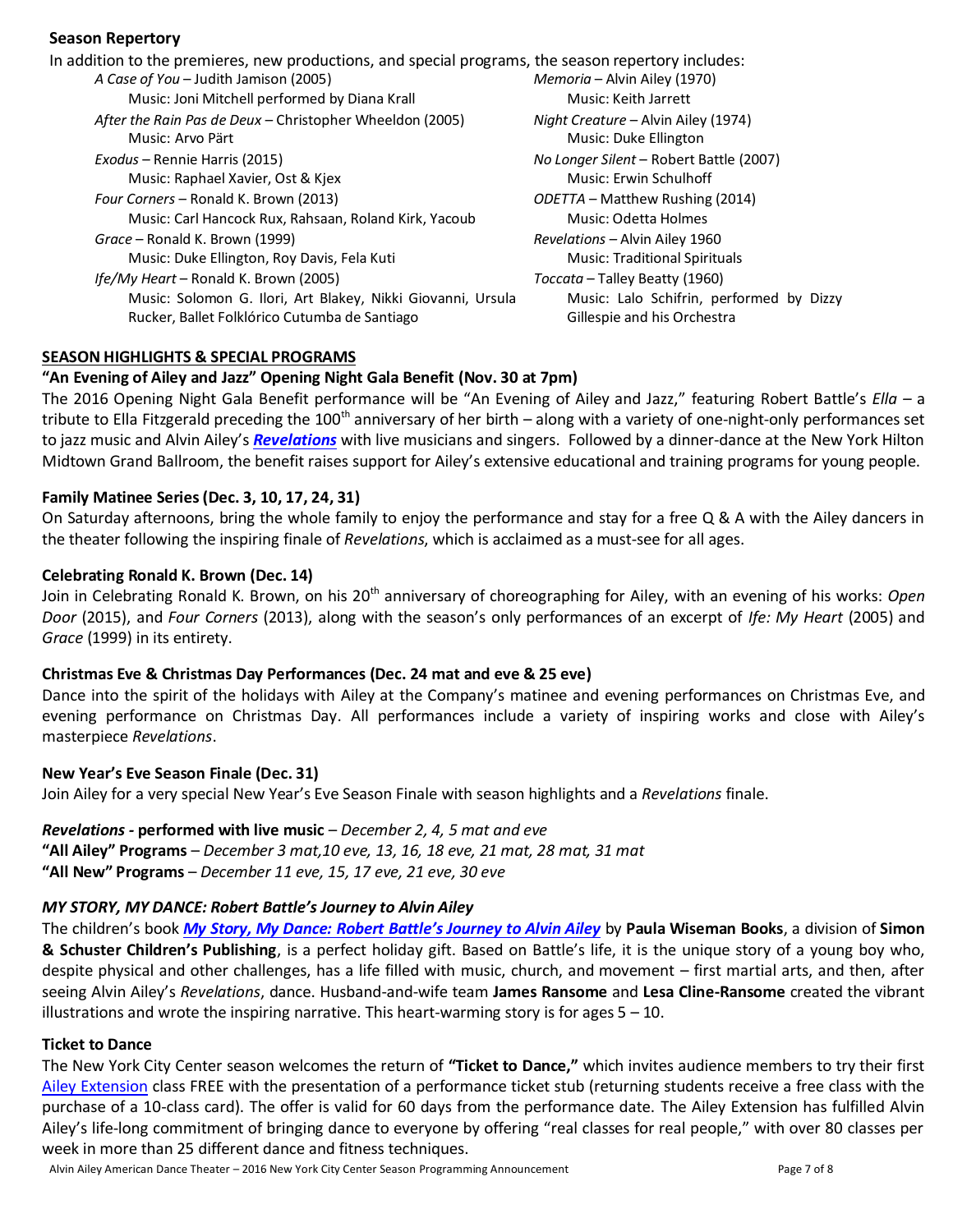# **FULL PERFORMANCE SCHEDULE ATTACHED – TICKETS ON SALE**

# **Alvin Ailey American Dance Theater November 30 – December 31, 2016 at New York City Center 131 West 55th Street, between 6th and 7th Avenues, New York, NY (212) 581-1212 / [www.nycitycenter.org](http://www.nycitycenter.org/)**

### **CALENDAR LISTING INFORMATION**

**Alvin Ailey American Dance Theater**, beloved as one of the world's most popular dance companies, returns to the New York City Center stage November 30 – December 31, 2016 for a season that has become a joyous holiday tradition. Led by Artistic Director Robert Battle, Ailey's extraordinary dancers will move audiences with premieres, new productions, repertory favorites and classics like the American masterpiece *Revelations*, acclaimed as a must-see for all. **Tickets starting at \$25** can be purchased at the New York City Center Box Office, through CityTix® at (212) 581-1212 or online at [www.alvinailey.org](http://www.alvinailey.org/) or [www.nycitycenter.org.](http://www.nycitycenter.org/) Discount tickets are available for Ailey Super Fans who purchase tickets for more than one performance, for students with an appropriate ID and for groups of 10 or more (discounts do not apply to \$25 tickets). The Saturday Family Matinee series includes a post-performance Q&A with the Ailey dancers and an increased availability of \$25 tickets, but buy early for the best seat selection. For group sales, call 212-405-9082 or e-mail [groupsales@alvinailey.org.](mailto:groupsales@alvinailey.org) For further information, visit [www.alvinailey.org.](http://www.alvinailey.org/)

### Performance Times:

| Opening Night Gala (November 30)   | 7:00pm (note earlier curtain time) |
|------------------------------------|------------------------------------|
| Tuesday - Thursday evenings        | 7:30 <sub>pm</sub>                 |
| Friday & Saturday evenings         | 8:00 <sub>pm</sub>                 |
| Sunday evenings                    | 7:30 <sub>pm</sub>                 |
| Saturday matinees                  | 2:00 <sub>pm</sub>                 |
| Sunday matinees                    | 3:00 <sub>pm</sub>                 |
| Wednesday (12/21 & 12/28) matinees | 2:00 <sub>pm</sub>                 |
| New Year's Eve (December 31)       | 7:00pm                             |

### **ABOUT ALVIN AILEY AMERICAN DANCE THEATER**

Alvin Ailey American Dance Theater, recognized by U.S. Congressional resolution as a vital American "Cultural Ambassador to the World," grew from a now-fabled March 1958 performance in New York that changed forever the perception of American dance. Founded by Alvin Ailey, recent posthumous recipient of the Presidential Medal of Freedom – the nation's highest civilian honor, and guided by Judith Jamison beginning in 1989, the Company is now led by Robert Battle, whom Judith Jamison chose to succeed her on July 1, 2011. Alvin Ailey American Dance Theater has performed for an estimated 25 million people in 71 countries on 6 continents – as well as millions more through television broadcasts, film screenings, and online platforms - promoting the uniqueness of the African‐American cultural experience and the preservation and enrichment of the American modern dance tradition. In addition to being the Principal Dance Company of New York City Center, where its performances have become a year-end tradition, the Ailey company performs annually at Lincoln Center for the Performing Arts, the John F. Kennedy Center for the Performing Arts in Washington, DC, the Auditorium Theatre in Chicago, the Adrienne Arsht Center for the Performing Arts of Miami‐Dade County in Miami, The Fox Theatre in Atlanta, Zellerbach Hall in Berkeley, CA and at the New Jersey Performing Arts Center in Newark where it is the Principal Resident Affiliate), and appears frequently in other major theaters throughout the United States and the world during extensive yearly tours. The Ailey organization also includes Ailey II (1974), a second performing company of emerging young dancers and innovative choreographers; The Ailey School (1969), one of the most extensive dance training programs in the world; Ailey Arts in Education & Community Programs, which brings dance into the classrooms, communities and lives of people of all ages; and The Ailey Extension (2005), a program offering dance and fitness classes to the general public, which began with the opening of Ailey's permanent home—the largest building dedicated to dance in New York City, the dance capital of the world —named The Joan Weill Center for Dance, at 55th Street at 9th Avenue in New York City. For more information, visi[t www.alvinailey.org.](http://www.alvinailey.org/)